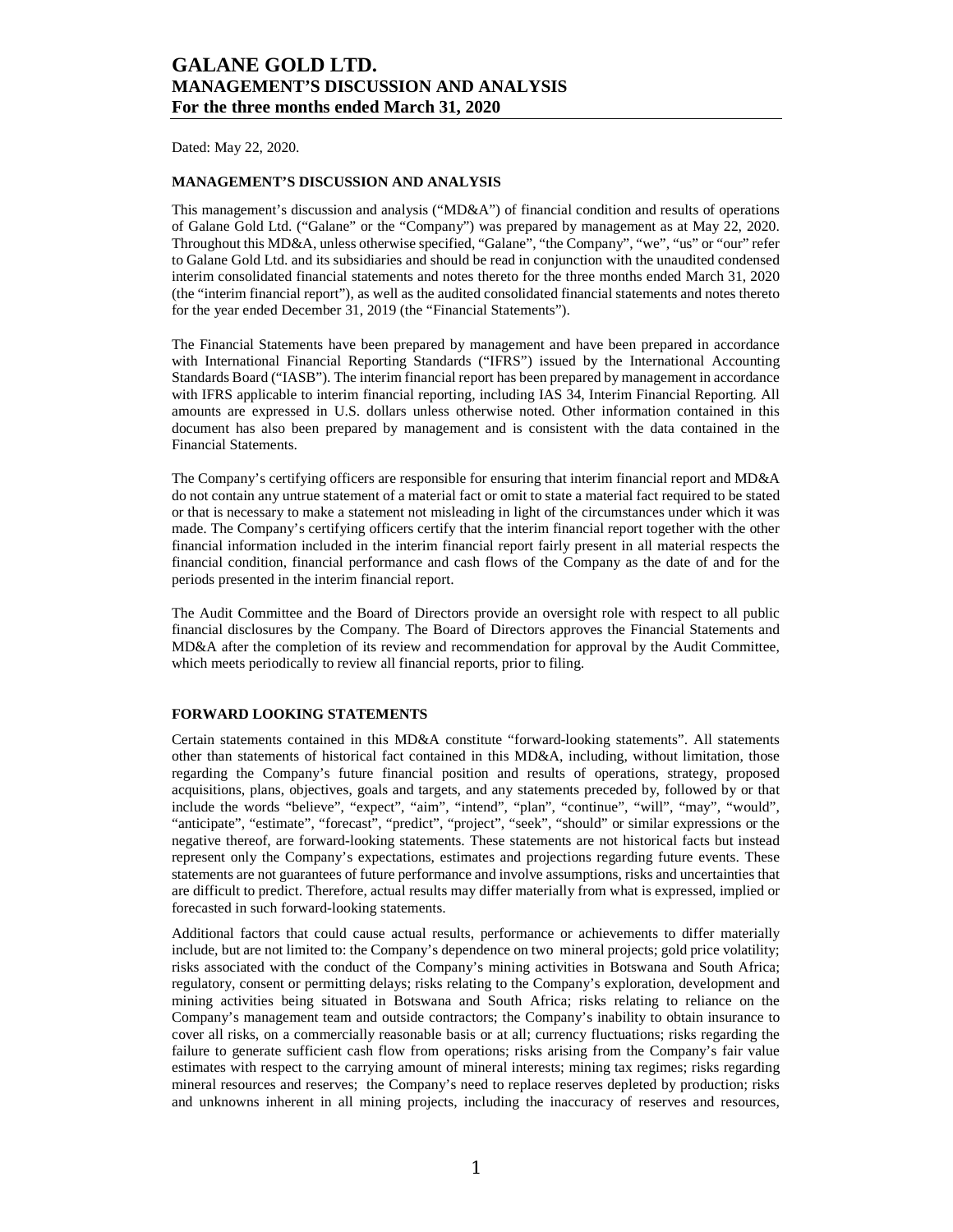metallurgical recoveries and capital and operating costs of such projects; contests over title to properties, particularly title to undeveloped properties; risks and expenses related to reclamation costs and related liabilities; lack of infrastructure; employee relations, labour unrest or unavailability; health risks in Africa; supply chain disruptions, major health issues, pandemics, and COVID-19; the Company's interactions with surrounding communities and artisanal miners; extensive laws and regulations governing the environment, health and safety; the Company's ability to successfully integrate acquired assets; risks related to ramping-up production; the speculative nature of exploration and development, including the risks of diminishing quantities or grades of reserves; development of the Company's exploration properties into commercially viable mines; risks related to climate change; risks related to information security; risk of using derivative instruments including credit risk, market liquidity risk and unrealized mark-to-market risk; stock market volatility; conflicts of interest among certain directors and officers; lack of dividends; lack of liquidity for shareholders of the Company; risks related to the market perception of junior gold companies; litigation risk; and difficulties in bringing actions and enforcing judgments for foreign investors. See "Risk Factors" in the Company's annual information form for the year ended December 31, 2019, a copy of which is available on the Company's SEDAR profile at www.sedar.com. Management provides forward-looking statements because it believes they provide useful information to readers when considering their investment objectives and cautions readers that the information may not be appropriate for other purposes. Consequently, all of the forward-looking statements made in this MD&A are qualified by these cautionary statements and other cautionary statements or factors contained herein, and there can be no assurance that the actual results or developments will be realized or, even if substantially realized, that they will have the expected consequences to, or effects on, the Company. These forward-looking statements are made as of the date of this MD&A and the Company assumes no obligation to update or revise them to reflect subsequent information, events or circumstances or otherwise, except as required by law.

The forward-looking statements in this MD&A are based on numerous assumptions regarding the Company's present and future business strategies and the environment in which the Company will operate in the future, including assumptions regarding gold prices, business and operating strategies, and the Company's ability to operate on a profitable basis.

### **MINERAL RESERVES AND RESOURCES**

Information of a technical and scientific nature that forms the basis of the disclosure in the MD&A has been approved by Kevin Crossling Pr. Sci. Nat., MAusIMM., Business Development Consultant for Galane Gold, and a "qualified person" as defined by National Instrument 43-101 – *Standards of Disclosure for Mineral Projects* ("NI 43-101").

All mineral reserves and mineral resources have been estimated in accordance with the standards of the Canadian Institute of Mining, Metallurgy and Petroleum and NI 43-101. All mineral resources are reported exclusive of mineral reserves. Mineral resources that are not mineral reserves do not have demonstrated economic viability. There is no guarantee that any of the mineral resources disclosed in the MD&A will be converted to mineral reserves. There is also no guarantee that any of the inferred mineral resources will be upgraded to measured or indicated mineral resources. Information on data verification performed on the mineral properties mentioned in this MD&A that are considered to be material mineral properties to the Company are contained in the Company's most recent annual information form and the current technical report for each of those properties, all available on the Company's SEDAR profile at www.sedar.com.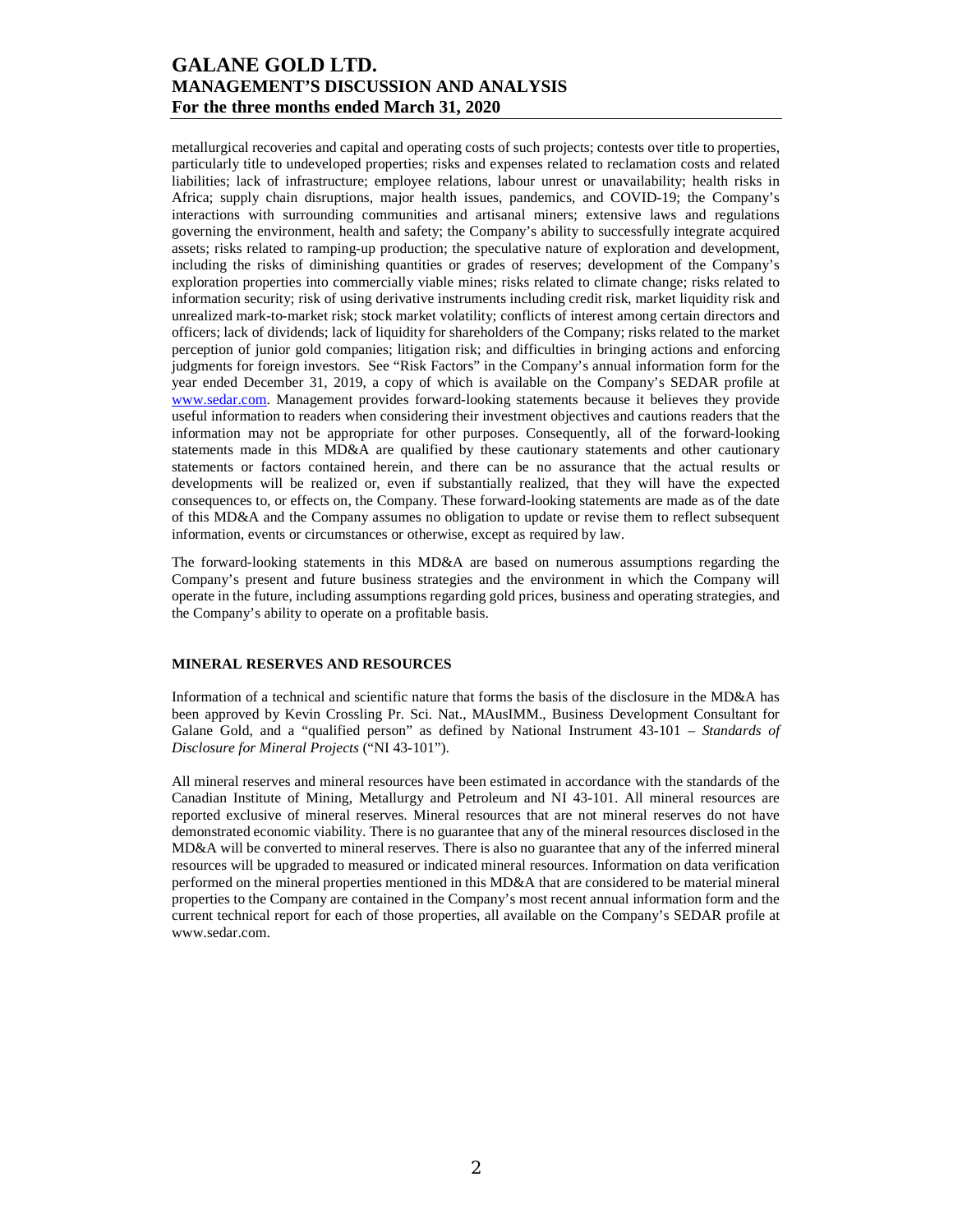### **CORPORATE OVERVIEW**

The Company's principal business activities are the exploration for, development of, and operation of gold mining properties. The Company operates through its wholly-owned subsidiary, Galane Gold Mines Ltd. ("GGM"), which in turn operates two mines: (a) a producing mine which also has the rights to certain mineral exploration tenements (the producing mine and mineral exploration tenements collectively, the "Mupane Property") located in the Republic of Botswana ("Botswana") through subsidiaries located in Botswana; and (b) a mine in the process of restarting and which has the rights to certain mineral exploration tenements (the mine and mineral exploration tenements collectively, the "Galaxy Property") located in the Republic of South Africa ("South Africa") through subsidiaries located in South Africa. The common shares in the capital of the Company (the "Common Shares") are listed for trading on the TSX Venture Exchange (the "Exchange") under the symbol "GG" since September 6, 2011 and trades on the OTCQB in the United States under the trading symbol "GGGOF".

#### **OUTLOOK**

The extent and duration of impacts that COVID-19 may have on the Company's ability to ship and sell gold dore and gold concentrate, on our suppliers and employees and on global financial markets over the remainder of the year and going forward is not known at this time but could be material. As a result, the Company has suspended all previously issued 2020 annual guidance.

#### *Mupane*

The Company has been notified by the Republic of Botswana Government that, as a mining operation, Mupane is deemed an essential operation and was allowed to keep operating during the country's 28 day lockdown which commenced on April 2, 2020 and was subsequently extended to May 21, 2020. For Mupane to continue in operation it has been working closely with the Department of Mines to agree on protocols to manage the potential for spread of COVID-19 between its employees and in particular, in its underground operations. During this period Mupane production has been restricted, although approval was granted on April 28, 2020 to recommence operations while observing compliance with capacity and enhanced operating requirements. The Company will continue to assess the viability of operating at the government mandated levels and look to increase production in line with any further easing of operating restrictions.

### *Galaxy*

The Galaxy project was placed on temporary care and maintenance in late March, as mandated by the government of South Africa. On April 23, 2020, the Company was notified that Galaxy had been designated as an essential service and can operate at 50% of its normal capacity, with the Company recommencing operations on May 4, 2020 in compliance with the capacity and enhanced operating requirements. The Company will continue to assess the viability of operating at the government mandated levels and look to increase production in line with any further easing of operating restrictions.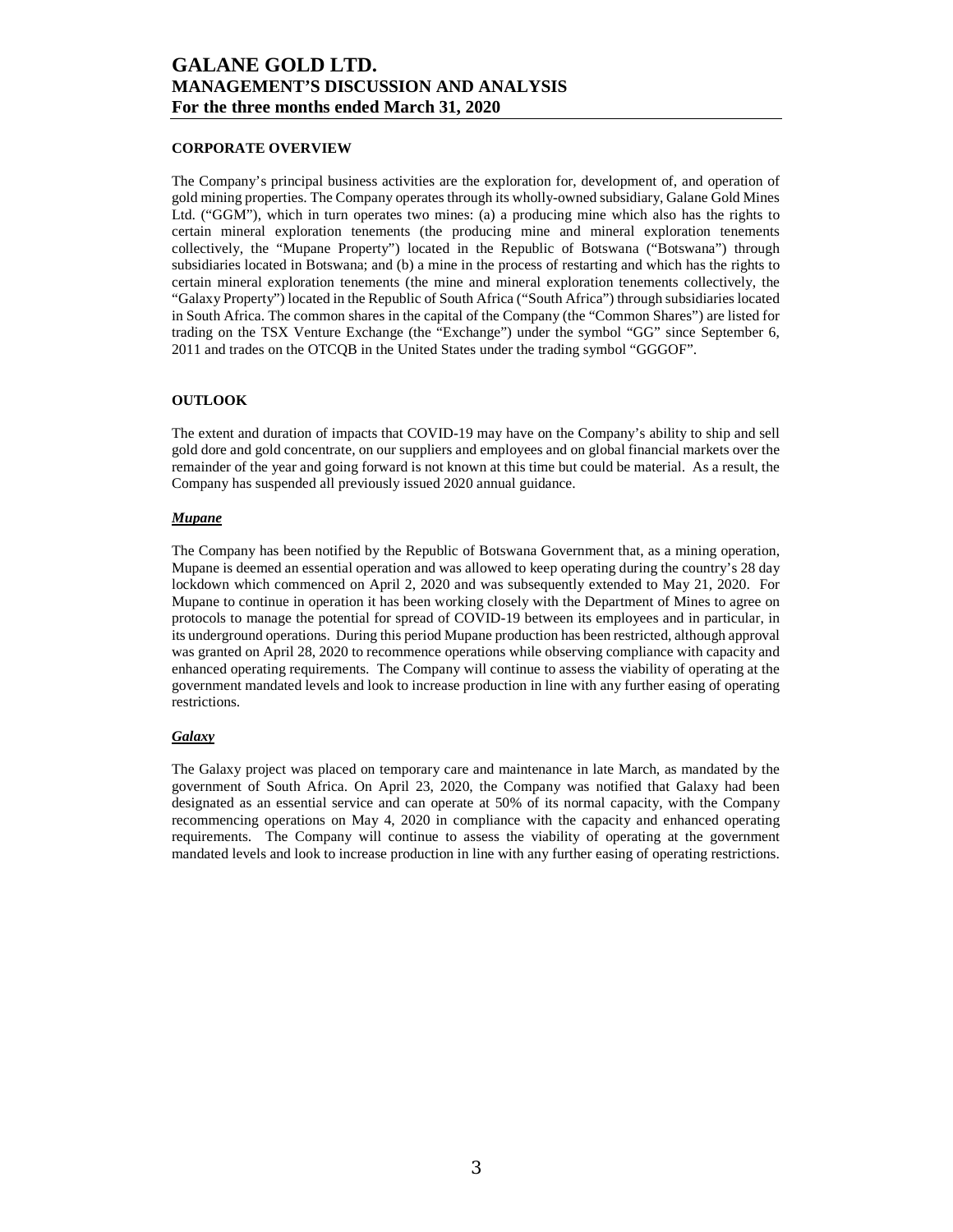#### **DISCUSSION OF OPERATIONS**

#### *For the three months ended March 31, 2020*

The following is an analysis of the Company's operating results for the three months ended March 31, 2020 ("Q1 2020").

#### *Operating activity:*

Commentary regarding the Company's operating activity during Q1 2020 follows:

#### *Mining*

The following table sets forth certain key mining statistics for the Mupane Property:

|                      |               |                | 2020       | 2019   |                |                |        |              |  |
|----------------------|---------------|----------------|------------|--------|----------------|----------------|--------|--------------|--|
|                      |               | Q <sub>1</sub> | <b>YTD</b> | Q4     | Q <sub>3</sub> | Q <sub>2</sub> | Q1     | <b>Total</b> |  |
|                      | Ore $(t)$     | 67,368         | 67,368     | 82,316 | 77,054         | 92,762         | 87,461 | 339,593      |  |
| Mupane (Tau)         | Grade $(q/t)$ | 2.64           | 2.64       | 2.67   | 2.90           | 3.25           | 2.11   | 2.74         |  |
|                      | Waste (t)     | 16,482         | 16,482     | 18,258 | 15,472         | 20,520         | 10,520 | 64,770       |  |
|                      | Ore $(t)$     | 4,012          | 4,012      |        |                |                |        |              |  |
| Dinokwe              | Grade (g/t)   | 1.37           | 1.37       |        |                |                |        |              |  |
|                      | Waste (t)     | 106,870        | 106,870    |        |                |                |        |              |  |
| Low Grade Stockpiles | Ore $(t)$     | 1,527          | 1,527      | 37,110 | 62,010         | 30,719         | 71,263 | 201,102      |  |
|                      | Grade (g/t)   | 1.74           | 1.74       | 0.77   | 0.75           | 0.77           | 0.77   | 0.77         |  |
| Monarch Slimes Dump  | Ore $(t)$     | 69,465         | 69,465     | 86,299 | 68,222         | 57,191         | 1,736  | 213,448      |  |
|                      | Grade (g/t)   | 1.26           | 1.26       | 1.00   | 0.94           | 0.94           | 1.00   | 0.96         |  |

The Company continued to mine from the Tau deposit at the Mupane Property during Q1 2020, while commencing open cut mining operations at Dinokwe and the Monarch slimes dump:

- Tau In Q1 2020, the Company continued mining in the main reef of the ore body with 67,368 tonnes at 2.64 g/t being mined (Q1 2019 – 87,461 tonnes at 2.11 g/t). The tonnes for Q1 2020 were lower than Q1 2019 with the depth of the mine increasing and lower truck availability during the quarter, and the grade impacted by mining of higher grade stopes in line with the mine plan for the quarter.
- Dinokwe In Q1 2020, the Company commenced development of a small scale open pit mine at Dinokwe, approximately 7 kilometres from the Mupane processing plant, mining approximately 93,000 tonnes of ore at an average grade of 2.22 g/t over the life of the operation, with exploration having identified approximately 7,000 in situ ounces available from the open pit. The initial mining has been focused on stripping operations with 106,870 tonnes of waste mined, and 4,012 tonnes of ore at a grade of 1.37g/t for Q1 2020.
- Monarch In Q1 2020, the Company transported 69,465 tonnes at an average grade of 1.26g/t, (Q1 2019 - 1,736 tonnes at 1.00  $g(t)$  with the hauling of Monarch sands only commencing late in Q1 2019.

In addition, the Company is currently processing ore from its previously mined low-grade stockpiles, which are located next to the Golden Eagle mine located approximately 26 kilometres from the Mupane Property. In Q1 2020, it transported 1,527 tonnes at an average grade of 1.74 g/t (Q1 2019 – 71,263) tonnes at 0.77  $g(t)$ , compared to Q1 2019, when the Company was reclaiming from stockpiles located adjacent to the plant.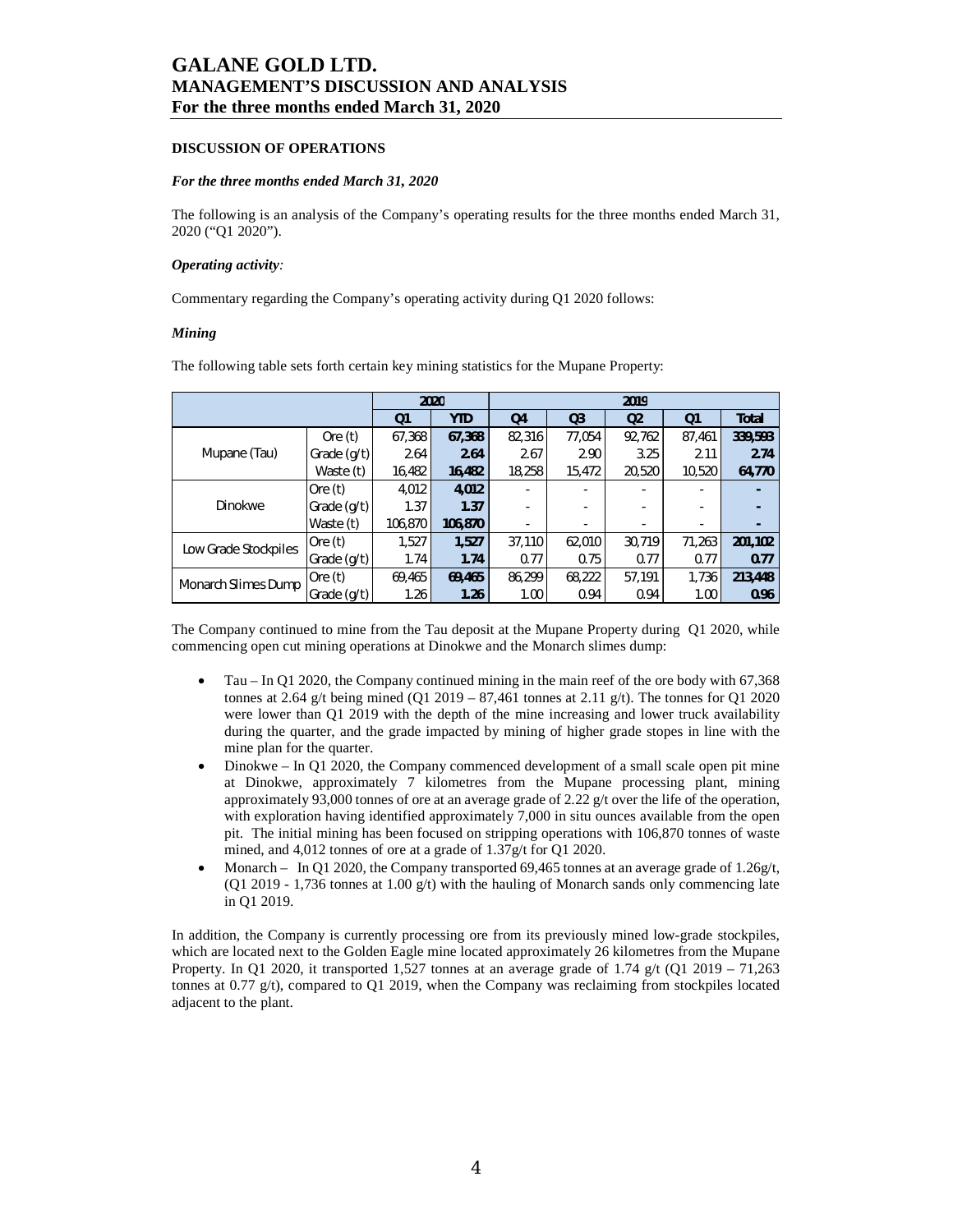### *Processing*

The following table sets forth certain key processing statistics at the Mupane Property:

| 2020            |           |          |         | 2019    |                |                |         |              |  |
|-----------------|-----------|----------|---------|---------|----------------|----------------|---------|--------------|--|
|                 |           | Q1       | YTD     | Q4      | Q <sub>3</sub> | Q <sub>2</sub> | Q1      | <b>Total</b> |  |
| Ore milled      |           | 144,853  | 144.853 | 187,548 | 205,000        | 178,918        | 161,323 | 732.789      |  |
| Head grade      | g/t       | 2.08     | 2.08    | 1.71    | 1.76           | 2.12           | 1.69    | 1.72         |  |
| Recovery        | %         | $70.4\%$ | 70.4%   | 82.8%   | 72.8%          | 71.4%          | 72.3%   | <b>74.8%</b> |  |
| Gold production | <b>OZ</b> | 6,818    | 6.818   | 6,839   | 8,435          | 8.694          | 6.326   | 30.294       |  |

Gold production in Q1 2020 was 6,818 ounces compared to 6,326 ounces in Q1 2019. The ore milled for Q1 2020 of 145kt (Q1 2019 – 161kt) was lower than the preceding quarters as a result of a mill drive fault limiting the feed rate to the semi-autogenous grinding ("SAG") mill during the quarter. The mill drive fault was ongoing throughout Q4 2019 as the Company waited for the arrival of long lead spares from overseas. The grade in Q1 2020 of 2.08 g/t was above the grade for Q1 2019 of 1.69 g/t and was reflective of the feedstock available. The recovery for Q1 2020 of 70.4% was below the recovery for Q1 2019 of 72.3%. The decreased recovery was reflective of the favourable mineralogy within the ore processed for Q1 2019.

#### *Revenue and earnings from mining operations*

The table below outlines the revenue and earnings from mining operations on a total dollar basis, and on a per ounce of gold sold basis:

|                                                                        |    | Q1 2020 | Q1 2019 |       |  |
|------------------------------------------------------------------------|----|---------|---------|-------|--|
| Revenue (000)                                                          | S  | 9,474   | \$      | 8,476 |  |
| Gold sold (oz.)                                                        |    | 6,105   |         | 6,565 |  |
| Earnings (Loss) from<br>mining operations<br>(000)                     | \$ | 871     | \$      | (823) |  |
| Operating cash cost<br>excluding royalties<br>$(\frac{\xi}{oz})^{(1)}$ | S  | 1,037   | \$      | 1,189 |  |

Note:

(1) Operating cash cost excluding royalties per ounce is a non-GAAP measure. See "Supplemental Information to Management's Discussion and Analysis".

In Q1 2020, the Company generated \$9.5 million in revenue from the sale of 6,105 ounces of gold plus incidental silver at an average combined price of \$1,552 per ounce and earnings from mining operations of \$0.9 million. This compares to \$8.5 million in revenue from the sale of 6,565 ounces of gold plus incidental silver at an average combined price of \$1,291 per ounce and a loss from mining operations of \$0.8 million in Q1 2019.

The revenue for Q1 2020 does not include the March 2020 month end gold sale of 1,356 ounces due to border closure and quarantine measures implemented as a result of COVID-19. Had the sale proceeded in the normal course of business, management expects revenue would have increased by \$2.3 million for the quarter.

The reason for the change in earnings from mining operations from Q1 2020 to Q1 2019 is a result of several factors:

• Gold sales for Q1 2020 were 460 ounces less than in Q1 2019. This decrease in ounces sold was offset by an increase in the average gold price achieved between the two quarters of \$261 per ounce resulting in a revenue increase of \$1.0 million compared to Q1 2019.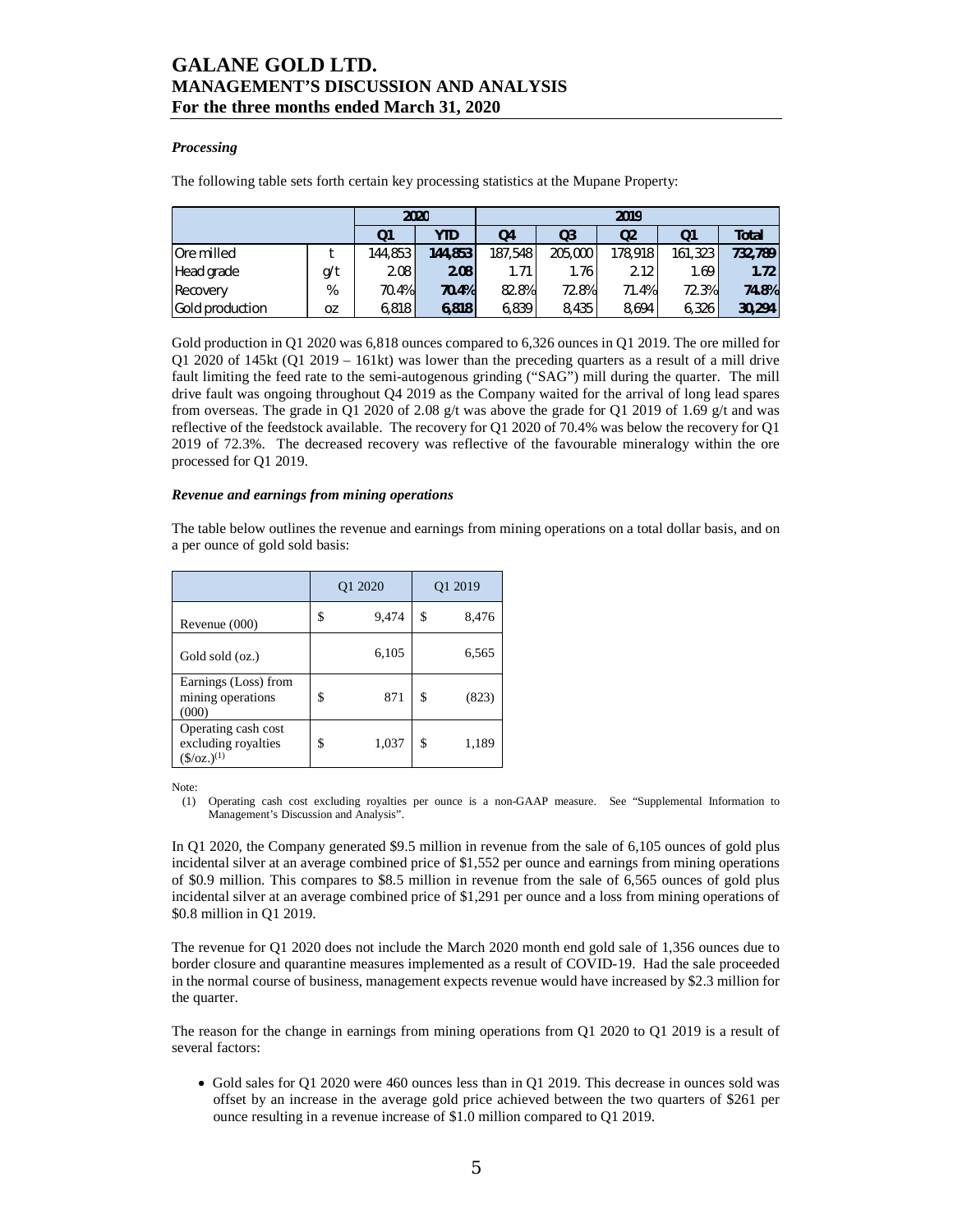- Mining costs in Q1 2020 were \$3.0 million compared to \$2.9 million in Q1 2019. The increase in cost is due mainly to increased cost from hauling Monarch slimes for the full quarter compared to Q1 2019 when hauling only commenced at the end of the quarter.
- Processing costs in Q1 2020 were \$3.4 million compared to \$4.3 million in Q1 2019. The actual tonnes milled decreased from 161,323 tonnes in Q1 2019 to 144,853 tonnes in Q1 2020. The decrease in costs for Q1 2020 is consistent with the reduced tonnage processed and also reflects processing a higher proportion of slimes for the quarter, with lower consumable consumption per tonne, when compared to Q1 2019.
- General and administration costs in Q1 2020 were \$0.9 million compared to \$0.8 million in Q1 2019.
- Depreciation and amortization expense was \$1.4 million in Q1 2020 compared to \$1.3 million in Q1 2019.

As a result of the above factors the operating cash cost per ounce excluding royalties in Q1 2020 was \$1,037 compared to \$1,189 per ounce in Q1 2019.

#### *Results*

The Company's earnings (loss) comprised of:

|                                                   |     | O <sub>1</sub> 2020 | O <sub>1</sub> 2019 |
|---------------------------------------------------|-----|---------------------|---------------------|
| Earnings (Loss) from mining<br>operations         | \$  | 870,700             | \$<br>(823, 223)    |
| <b>Exploration costs</b><br>Corporate general and |     |                     | (4,111)             |
| administrative costs                              |     | (496, 502)          | (640, 187)          |
| Stock-based compensation                          |     | (58, 888)           | (36,202)            |
| Foreign exchange gain (loss)                      |     | 1,227,339           | (113, 738)          |
| Interest on long term debt                        |     | (160,004)           | (140,950)           |
| Galaxy on-going costs                             |     | (293, 611)          | (219,614)           |
| Other income (expenses)                           |     | (35,778)            | (26,302)            |
| Other financing income (costs)                    |     | 606,320             | (243,778)           |
|                                                   | \$. | 1,659,576           | \$<br>(2.248.105)   |

Other financing income for Q1 2020 increased by \$0.8 million compared to Q1 2019, with the increase primarily due to income from warrant revaluation of \$0.7 million compared to income of \$0.0 million in Q1 2019, and the impact of \$0.2 million in Barak facility fees incurred in Q1 2019.

Corporate general and administration costs are comprised of the following:

|                                                                           | Q1 2020 |                   | O <sub>1</sub> 2019 |
|---------------------------------------------------------------------------|---------|-------------------|---------------------|
| Professional fees                                                         | \$      | 110,280           | \$<br>163,760       |
| Management fees to<br>officers<br>Investor relations<br>Corporate general |         | 169,865<br>46,552 | 283,213<br>42.986   |
| and administration                                                        |         | 169,805           | 150,228             |
|                                                                           | ፍ       | 496.502           | \$<br>640,187       |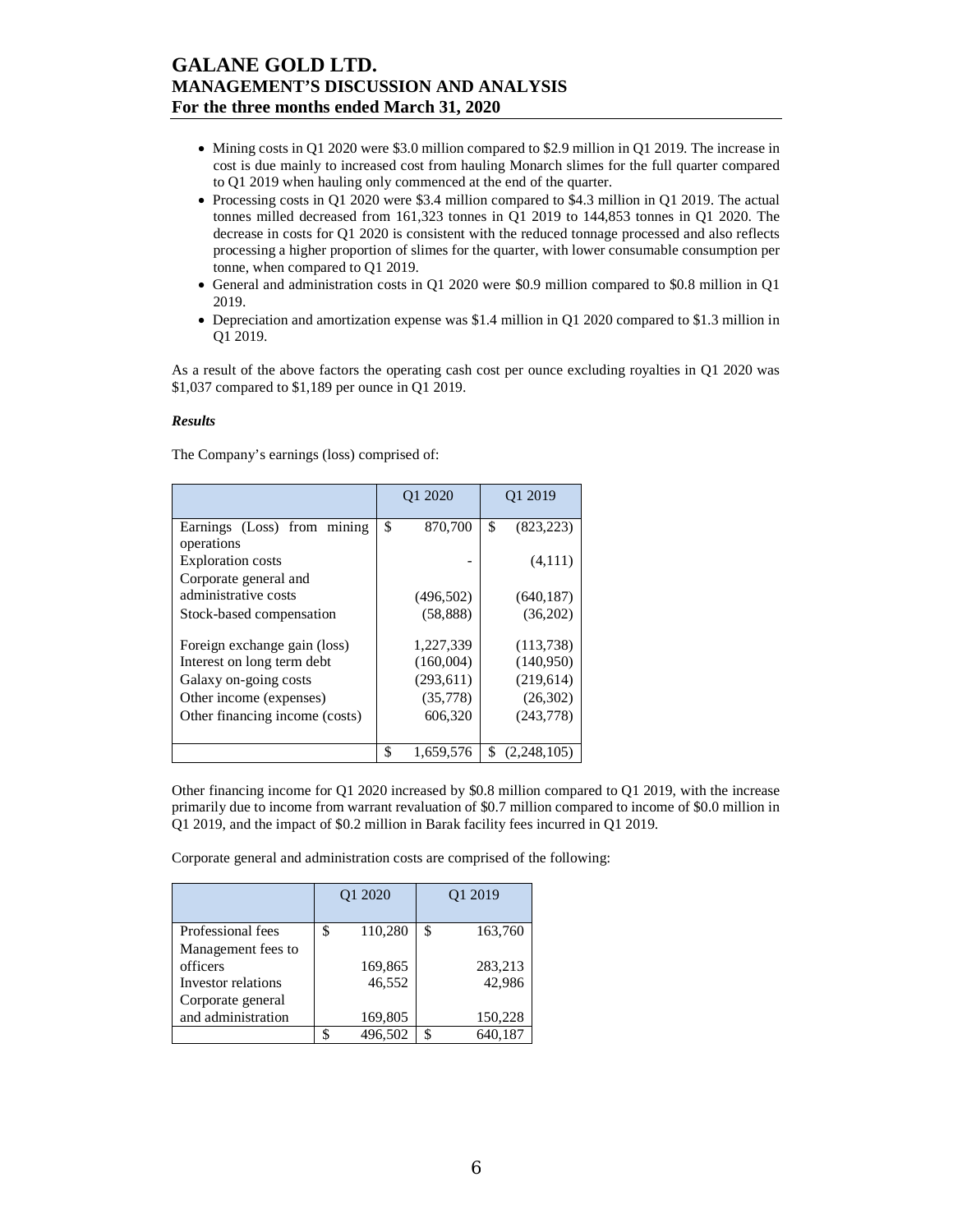### **SUMMARY OF FINANCIAL POSITION**

#### Selected Consolidated Statement of Financial Position Data:

|                            | March 31,<br>2020<br>\$ | December 31.<br>2019<br>\$ | September 30,<br>2019<br>\$ | June $30$ .<br>2019<br>S |
|----------------------------|-------------------------|----------------------------|-----------------------------|--------------------------|
|                            |                         |                            |                             |                          |
| Total current assets       | 7,766,249               | 9,345,569                  | 9,304,363                   | 9,510,559                |
| Total current liabilities  | 21,098,020              | 23,663,805                 | 15,789,107                  | 17,338,010               |
| Working capital            | (13, 331, 771)          | (14,318,236)               | (6,484,744)                 | (7,827,451)              |
| Non-current assets         | 38,867,449              | 38,912,824                 | 39,784,421                  | 39,855,606               |
| Non-current liabilities    | 10,898,590              | 11,675,964                 | 19,790,681                  | 19,056,410               |
| Total shareholders' equity | 14,637,088              | 12,918,624                 | 13,508,996                  | 12,971,745               |

|                            | March 31,    | December 31. | September 30, | June $30$ . |
|----------------------------|--------------|--------------|---------------|-------------|
|                            | 2019         | 2018         | 2018          | 2018        |
|                            | \$           | \$           | \$            | S           |
|                            |              |              |               |             |
| Total current assets       | 7,606,437    | 10,433,238   | 8,635,671     | 10,032,561  |
| Total current liabilities  | 14, 125, 556 | 13,268,658   | 10.347.024    | 11,052,174  |
|                            |              |              |               |             |
| Working capital            | (6,519,119)  | (2,835,420)  | (1,711,353)   | (1,019,613) |
| Mining assets              | 38,705,198   | 35.921.949   | 35,608,850    | 36.366.842  |
| Non-current liabilities    | 19,413,038   | 18, 101, 585 | 19.971.442    | 20,205,601  |
|                            |              |              |               |             |
| Total shareholders' equity | 12,773,041   | 14.984.944   | 13.926.055    | 15.141.628  |

In Q1 2020 there was a working capital deficiency of \$13.3 million, a decrease of \$1.0 million from Q4 2019. The decrease in working capital deficiency was mainly due to the following movements in total current liabilities and cash balance:

- A cash balance decrease of \$1.1 million from Q4 2019.
- A decrease of \$0.4 million in trade and other receivables, with a decrease of \$0.2 million in trade receivables impacted by the delay in the second shipment of gold dore in March 2020, and a decrease of \$0.2 million in prepaid expenses.
- A decrease of \$0.1 million for inventories from Q4 2019, with ore stockpiles lower by \$0.2 million as the Company processed the low grade stockpiles, and a decrease of \$0.4 million in stores inventory as holdings were reduced following an increase at year end to manage the holiday season, offset by an increase of \$0.6 million in gold in process, including the gold dore in inventory with the delay of the second shipment of gold dore in March 2020.
- A decrease of \$1.7 million in accounts payable and accruals from Q4 2019, reflecting the decrease in stores inventory purchases, and lower activity in March 2020 with the impact of COVID-19 border closures and quarantine measures.
- A decrease of \$0.1 million in interest bearing loans and borrowings in Q1 2020, with current deferred royalties decreasing \$0.3 million consistent with the repayments made in Q1 2020, offset by an increase of \$0.2 million with the interest accrued on the Barak loan facility.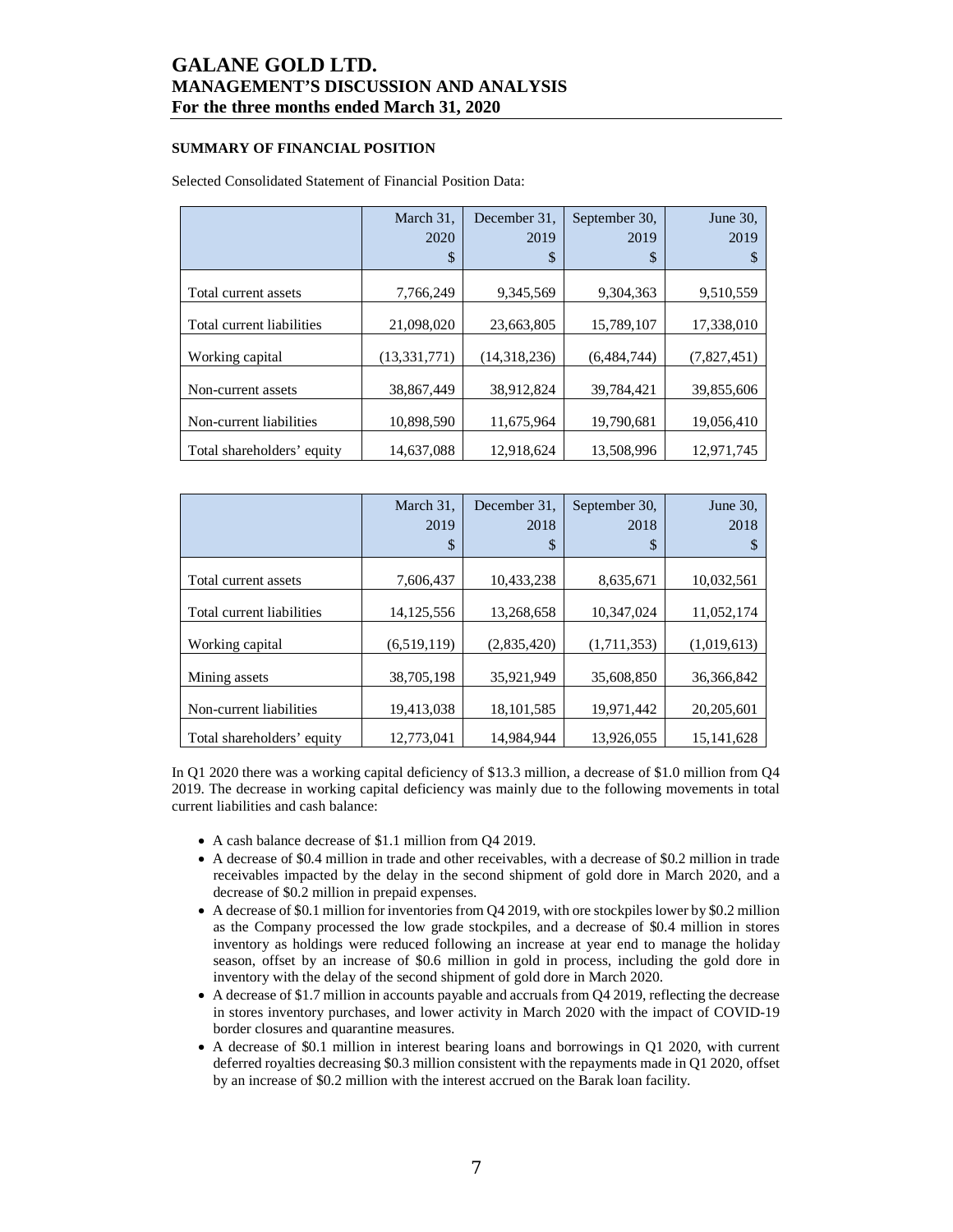In Q1 2020, non-current liabilities decreased by \$0.8 million, with a decrease of \$0.2 million in capital lease liabilities due to repayments during the quarter, as well as a decrease of \$0.6 million in rehabilitation provisions, primarily due to a \$0.7 million revaluation due to foreign currency movements offset by accretion of \$0.1 million for the quarter.

Total shareholders' equity in Q1 2020 increased by \$1.7 million primarily as a result of earnings for the quarter of \$1.7 million.

### **LIQUIDITY, CAPITAL RESOURCES AND GOING CONCERN**

The Company defines capital as consisting of shareholders' equity, being comprised of issued capital stock, contributed surplus and deficit and long term debt. The Company's objectives when managing capital are primarily to support the creation of shareholder value, but also to ensure that the Company is able to meet its financial obligations as they become due. The Company has not declared or paid any dividends on its Common Shares.

In order to fund the business activities intended in its current business plan, management expects that the Company's Mupane mining operations will continue to provide positive cash flow from its operations that is more than sufficient to support its corporate expenses, capital expenditure requirements and exploration activities, subject to the Going Concern commentary below related to the current uncertain impact of COVID-19 on the operating environment. As described above under "Summary of Financial Position", at March 31, 2020, the Company had a working capital deficiency of \$13.3 million with cashflow from operations of \$0.8 million for the three months ended March 31, 2020.

The revenue of the Company is dependent upon the spot price of gold. At the current level of operating costs, the Company will continue to generate positive cash flow on an annual basis from operations even if there was a 10% reduction in the spot price of gold as at the date of this MD&A.

The Company's officers and senior management take full responsibility for managing the Company's capital and do so through monthly meetings and regular review of financial information. The Company's Board of Directors is responsible for overseeing this process.

### *Going Concern*

The interim financial report was prepared using international financial reporting standards that are applicable to a going concern.

During the three months ended March 31, 2020, several measures have been implemented in Botswana, South Africa and the rest of the world in response to the increased impact from COVID-19. The Company was notified by the Republic of Botswana Government that, as a mining operation, Mupane is deemed an essential operation and is allowed to keep operating during the country's 28 day lockdown which commenced on April 2, 2020, and was subsequently extended to May 21, 2020. For Mupane to continue in operation it has been working closely with the Department of Mines to agree on protocols to manage the potential for spread of COVID-19 between its employees and in particular, in its underground operations. During this period Mupane production has been restricted, although approval was granted on April 28, 2020 to recommence operations while observing compliance with capacity and enhanced operating requirements. The Galaxy project was placed on temporary care and maintenance in late March, as mandated by the Government of South Africa. On April 23, 2020, the Company was notified that Galaxy had been designated as an essential service and can operate at 50% of its normal capacity, with the Company recommencing operations on May 4, 2020 in compliance with the capacity and enhanced operating requirements. While the impact of COVID-19 is expected to be temporary, the current circumstances are dynamic and the impacts of COVID-19 on our business operations, including the duration and impact on our future production, cannot be reasonably estimated at this time and we anticipate this could have an adverse impact on the Company's financial position, results of operation and cash flows. The Company's liquidity and ability to continue as a going concern may also be impacted.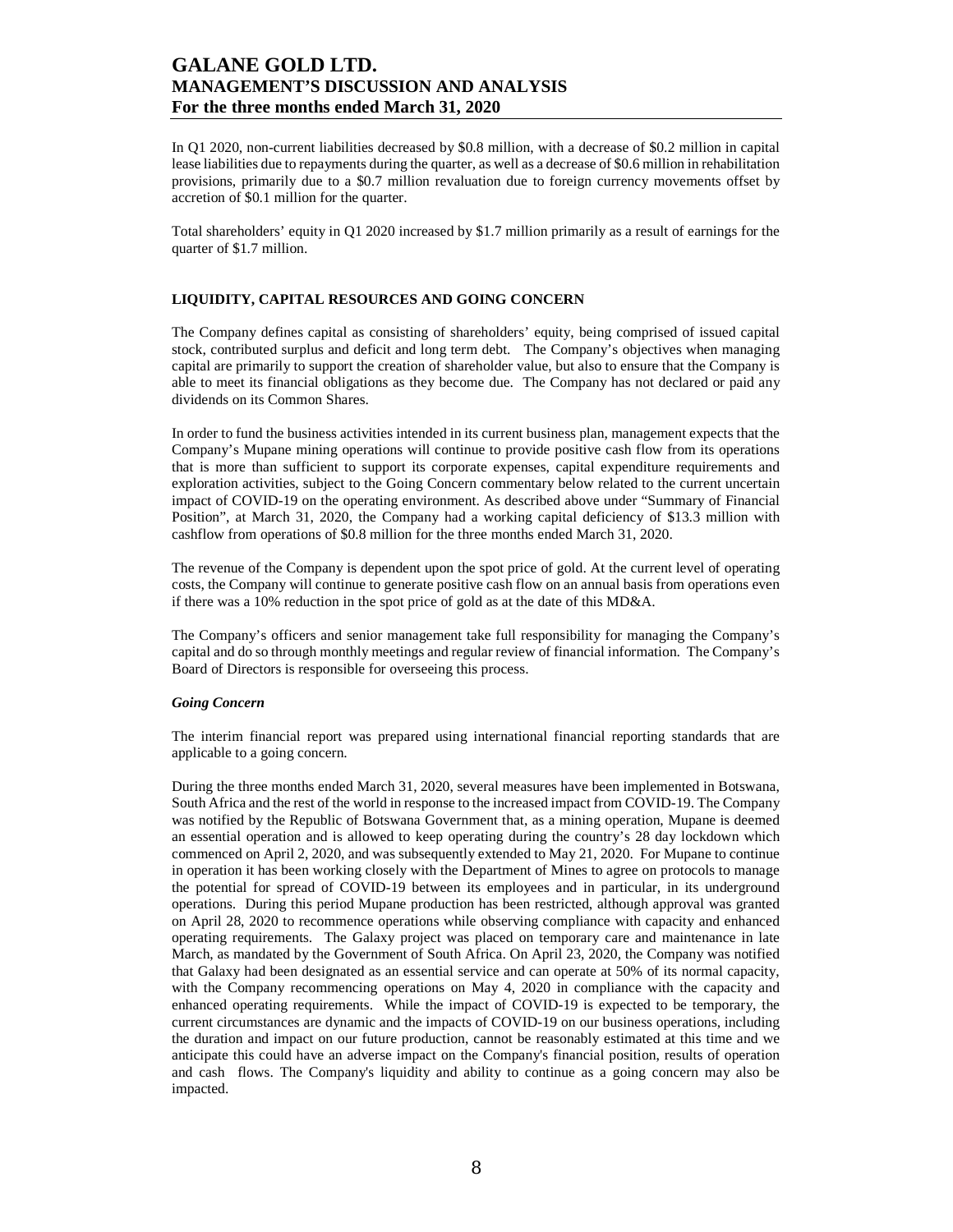As at March 31, 2020, the Company had a working capital deficiency (current assets less current liabilities) of \$13.3 million compared to a deficiency of \$14.3 million at December 31, 2019.

During the three months ended March 31, 2020, the Company paid, on a timely basis, the 5% royalty to the Government of Botswana on all gold sales in accordance with the terms of the royalty. The royalty expense for the three months ended March 31, 2020 was \$0.5 million, which was funded from cash flows from operations, in addition to \$0.4 million repaid from deferred royalties in accordance with the proposal to reschedule deferred royalty payments presented to the Government of Botswana for the repayment of remaining deferred royalties. The working capital deficiency includes deferred royalties with a total outstanding balance of \$6.6 million now classified as a current liability. While management projects that the current gold price would allow the Company to repay the deferred royalties consistent with the payment schedule agreed with the Government of Botswana in 2018, the Company has entered into discussions with the Government of Botswana to reschedule the outstanding balance. However, with the current focus on the COVID-19 shutdown of non-essential services in the country, these discussions have now been put on hold.

The impact of the COVID-19 pandemic results in material uncertainties which may give rise to significant doubt as to the ability of the Company to continue as a going concern. Because of these uncertainties, there can be no assurance that the measures that management are taking to mitigate the impact of the COVID-19 pandemic will be successful.

The ongoing strength in gold prices and positive operating performance at the Mupane mine have resulted in earnings from mining operations of \$0.9 million for the three months ended March 31, 2020, compared to a loss from mining operations of \$0.8 million for the same period in 2019. In addition, cash flow generated from operations for the three months ended March 31, 2020 was \$0.8 million, after royalty payments made in the normal course of business, compared to a cash outflow from operations of \$0.9 million for the same period in 2019. The Company has no material commitments for capital expenditures at the Mupane mine as of March 31, 2020.

The current commodity price and exchange rate environment can be volatile, which may have an impact on the Company's cash flows. Despite the higher gold price currently being realized, the Company continues to review its near term operating plans and to take steps to reduce costs and maximize cash flow generated from operations.

The interim financial report does not reflect adjustments in the carrying values of the assets and liabilities, the reported revenues and expenses, and the balance sheet classifications used, that would be necessary if the company were unable to realize its assets and settle its liabilities as a going concern in the normal course of operations. Such adjustments could be material.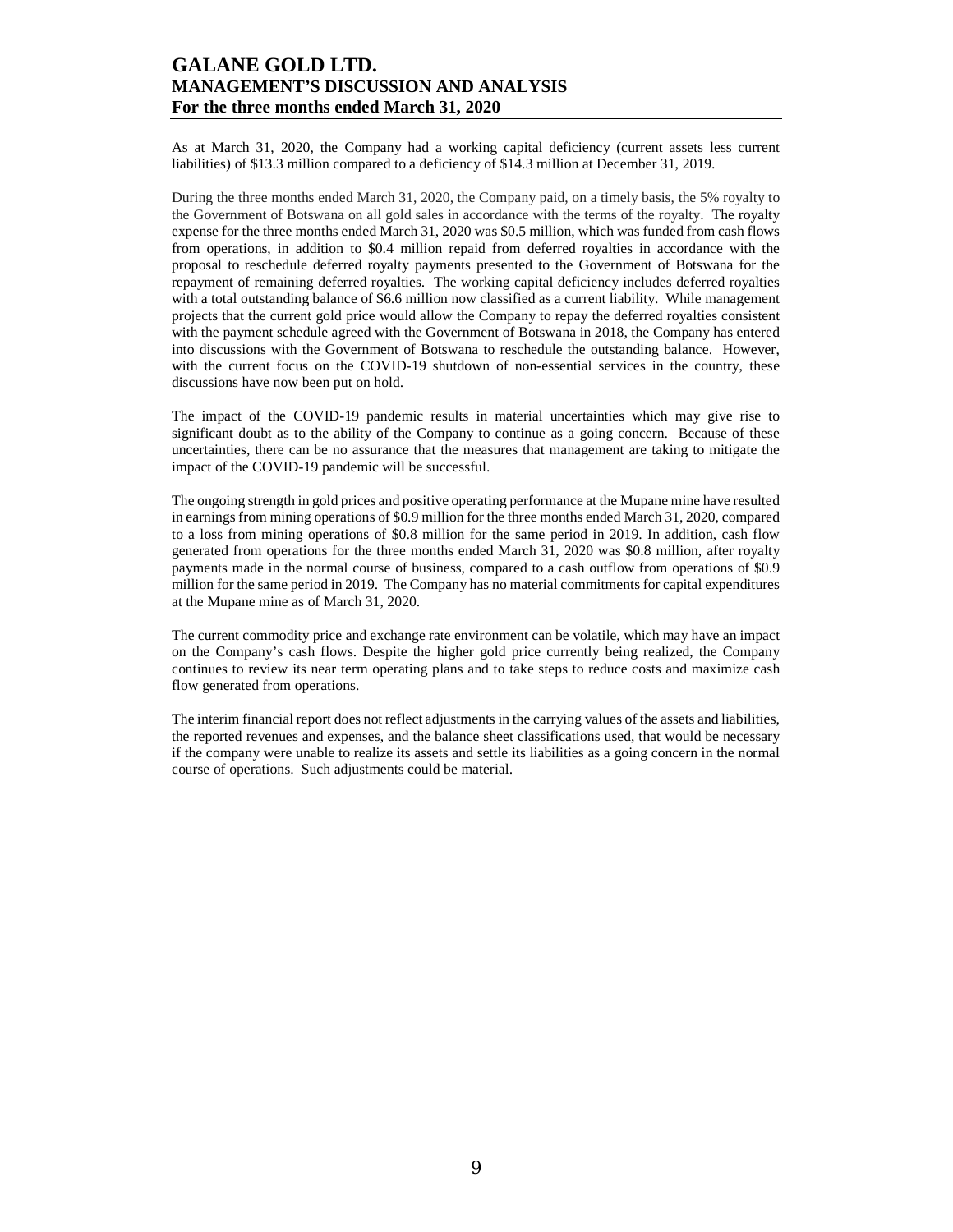### **SUMMARY OF QUARTERLY RESULTS**

The following table summarizes the Company's selected quarterly information for each of the eight most recently completed quarters:

|                                     |             | Three months ended |               |              |  |  |  |  |  |
|-------------------------------------|-------------|--------------------|---------------|--------------|--|--|--|--|--|
|                                     | March 31,   | December 31.       | September 30, | June 30.     |  |  |  |  |  |
|                                     | 2020        | 2019               | 2019          | 2019         |  |  |  |  |  |
|                                     | S           | \$                 | S             | \$           |  |  |  |  |  |
| Revenue                             | 9,473,565   | 9,038,969          | 12,462,310    | 11,424,704   |  |  |  |  |  |
| Total mining costs                  | (8,602,865) | (9,778,762)        | (10,888,260)  | (10,603,441) |  |  |  |  |  |
| Non-mining expenses                 | 788,876     | (1,482,536)        | (1,089,606)   | (658, 639)   |  |  |  |  |  |
| (Loss) earnings                     | 1,659,576   | (2, 222, 329)      | 484,444       | 162,624      |  |  |  |  |  |
| (Loss) earnings per share           |             |                    |               |              |  |  |  |  |  |
| Basic                               | 0.01        | (0.01)             | 0.00          | 0.00         |  |  |  |  |  |
| Fully diluted                       | 0.01        | (0.01)             | 0.00          | 0.00         |  |  |  |  |  |
| Total assets at end of quarter      | 46,633,698  | 48,258,393         | 49,088,784    | 49,366,165   |  |  |  |  |  |
| Total liabilities at end of quarter | 31,996,610  | 35,339,769         | 35,579,788    | 36,394,420   |  |  |  |  |  |
| Total equity at end of quarter      | 14,637,088  | 12,918,624         | 13,508,996    | 12,971,745   |  |  |  |  |  |

|                                     | Three months ended |              |               |                |  |  |  |  |
|-------------------------------------|--------------------|--------------|---------------|----------------|--|--|--|--|
|                                     | March 31,          | December 31. | September 30, | June 30,       |  |  |  |  |
|                                     | 2019               | 2018         | 2018          | 2018           |  |  |  |  |
|                                     | \$                 | \$           | \$            | S              |  |  |  |  |
| Revenue                             | 8,476,421          | 11,017,035   | 10,555,280    | 13,169,757     |  |  |  |  |
| Total mining costs                  | (9,299,644)        | (9,705,264)  | (11,360,303)  | (10, 978, 749) |  |  |  |  |
| Non-mining expenses                 | (1,424,882)        | (1,301,258)  | (453, 744)    | 208,143        |  |  |  |  |
| Earnings (loss)                     | (2, 248, 105)      | 10,513       | (1,258,765)   | 2,399,151      |  |  |  |  |
| Earnings (loss) per share           |                    |              |               |                |  |  |  |  |
| Basic                               | (0.01)             | (0.00)       | (0.01)        | 0.02           |  |  |  |  |
| Fully diluted                       | (0.01)             | (0.00)       | (0.01)        | 0.02           |  |  |  |  |
| Total assets at end of quarter      | 46, 311, 635       | 46, 355, 187 | 44,244,521    | 46,399,403     |  |  |  |  |
| Total liabilities at end of quarter | 33,538,594         | 31,370,243   | 30,318,466    | 31,257,775     |  |  |  |  |
| Total equity at end of quarter      | 12,773,041         | 14,984,944   | 13,926,055    | 15, 141, 628   |  |  |  |  |

**Note:** 

(1) Information for all periods is presented in accordance with IFRS applicable to interim financial reporting and in U.S. dollars.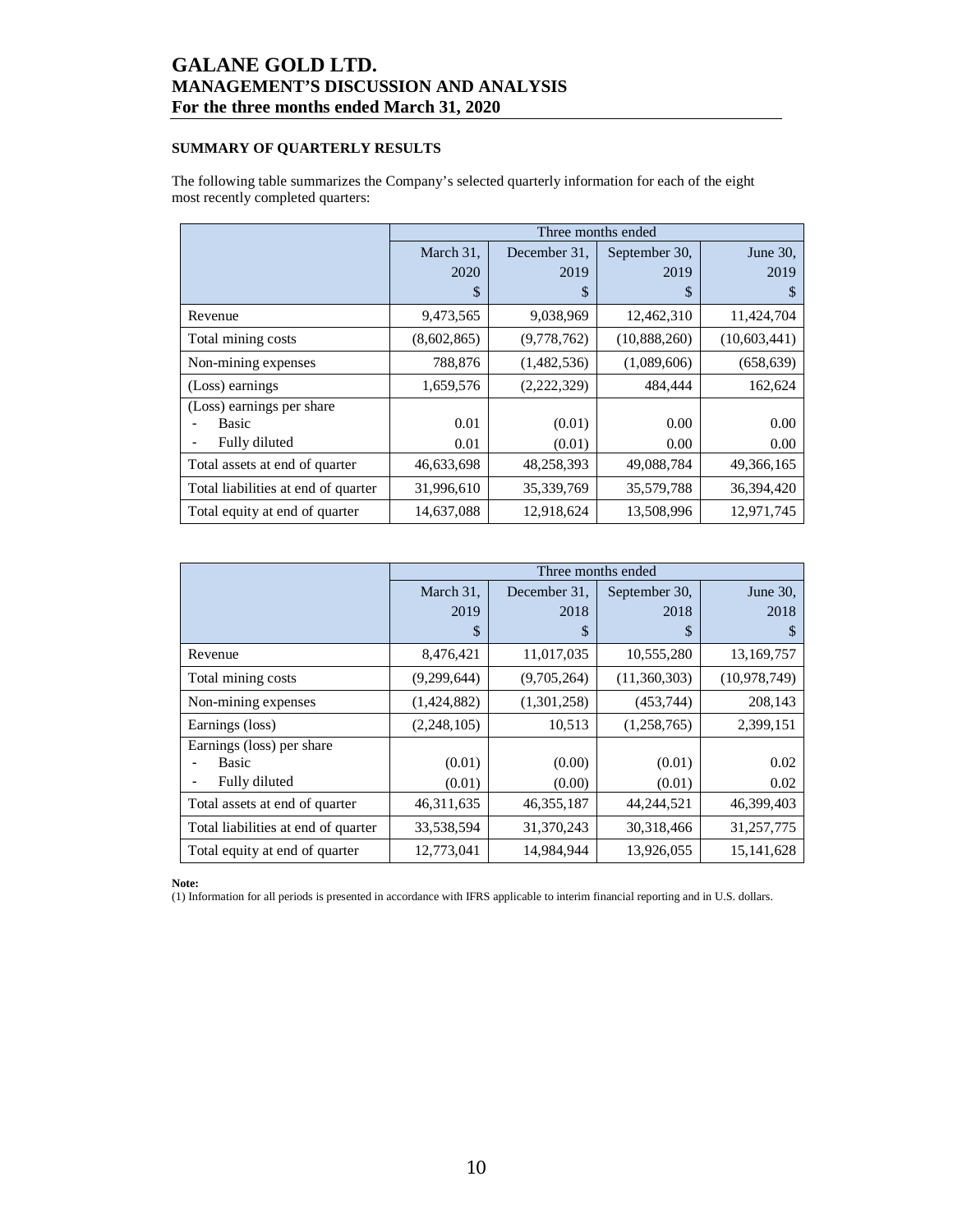### **FINANCIAL INSTRUMENTS**

The Company's financial instruments consist of cash, trade and other receivables, accounts payable and accrued liabilities, interest bearing loans and borrowing, and warrants denominated in foreign currencies. The fair value of the Company's trade and other receivables, and accounts payable and accrued liabilities approximate their carrying value. The Company's other financial instruments, specifically interest bearing loans and borrowings are recorded at amortized cost using the effective interest rate method.

Credit risk is the risk that one party to a financial instrument will cause a loss for the other party by failing to discharge an obligation. The Company is subject to normal industry credit risks. The credit risk related to the trade receivable is considered minimal as gold and gold concentrate is sold to creditworthy major banks and offtake partners and settled promptly, usually within the following month, and the other receivable balance consists of amounts outstanding on tax credits from governmental authorities, each of which are expected to be paid in the near term at face value. The Company's exposure to credit risk is minimal.

Liquidity risk is the risk that an entity will encounter difficulty in meeting obligations associated with financial liabilities. The Company's approach to managing liquidity risk is to ensure that it will have sufficient liquidity to meet liabilities when due. As at March 31, 2020, the Company had current assets of \$7,766,249 (December 31, 2019 - \$9,345,569) to settle current liabilities of \$21,098,020 (December 31, 2019 - \$23,663,805). See "Liquidity and Capital Resources" section for further commentary on the Company's liquidity risks.

Interest risk is the risk that the fair value of future cash flows will fluctuate as a result of changes in market risk.

Currency risk is the risk that the fair value or future cash flows of a financial instrument will fluctuate because of changes in foreign exchange rates. The Company's operations are in Botswana, South Africa and Canada and its functional currency is U.S. dollars. The international nature of the Company's operations results in foreign exchange risk as transactions are denominated in foreign currencies, including the Botswana Pula, the South African Rand and Canadian Dollars. The operating results and the financial position of the Company are reported in U.S. dollars. The fluctuations of the operating currencies in relation to the U.S. dollar will, consequently, have an impact upon the reported results of the Company and may also affect the value of the Company's assets and liabilities. The Company monitors the volatility of foreign exchange rates and will hedge its currency risk if it determines that the need arises.

Market risk is the risk that the fair values of financial instruments or that the Company's future cash flows will fluctuate because of changes in market commodity rates. The Company's efforts are currently focused on the production of gold. As such, the Company's future cash flows and valuation of its mineral assets will be exposed to market risk on the price fluctuations of gold as a commodity.

### **ISSUED AND OUTSTANDING SHARE CAPITAL**

The Company's authorized capital consists of an unlimited number of Common Shares, of which 223,400,910 Common Shares are issued and outstanding as of the date of this MD&A. The Company did not issue any Common Shares in Q1 2020.

The Company has adopted a stock option plan (the "Option Plan"). Under the terms of the Option Plan, officers, directors, employees and consultants are eligible to receive grants of stock options to purchase Common Shares for a period of up to ten years from the date of grant, provided that the number of Common Shares reserved for issuance may not exceed 10% of the total issued and outstanding Common Shares at the date of the grant. As of the date of this MD&A, subject to the terms of the Option Plan, options to purchase 13,700,000 Common Shares are outstanding and options to purchase 8,640,091 Common Shares are available for grant.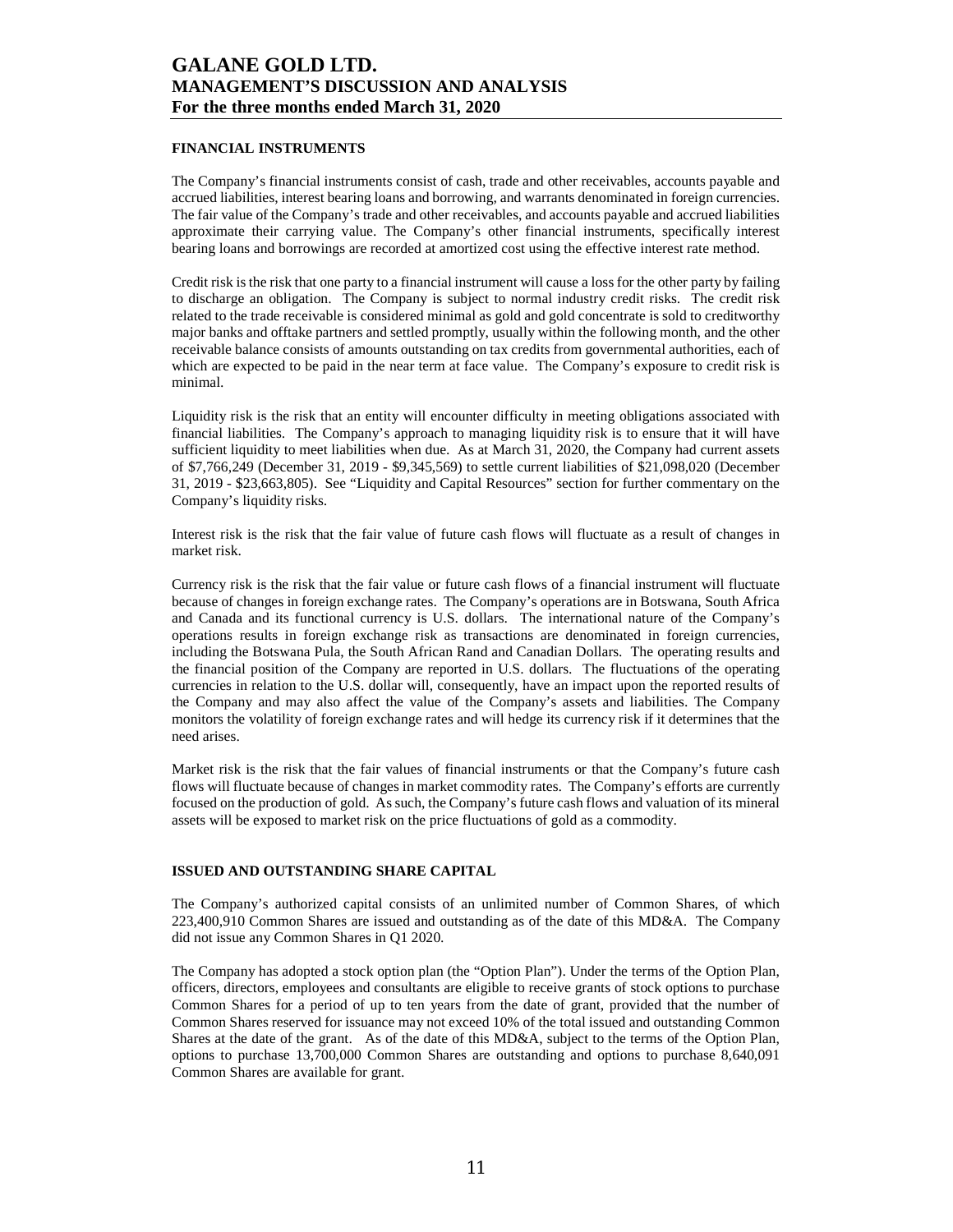The Company has adopted a share purchase plan ("SPP"). Under the terms of the SPP, each participating officer, director, or employee that has been employed with the Company or its subsidiaries for at least six months is entitled to receive the matching number of Common Shares acquired pursuant to the SPP at no cost to such officer, director or employee. Subject to certain conditions, such deferred matching shares will be issued to the participating officers, directors or employees over a three-year period following the date of the purchase of the qualifying shares. As of the date of this MD&A, no deferred matching shares are owed to the participating officers, directors and employees of the Company.

The Company has adopted a deferred share unit plan (the "DSU Plan"). Subject to adjustment in certain circumstances, the maximum aggregate number of Common Shares that may be reserved for issuance pursuant to the DSU Plan is 13,262,888 Common Shares. As of the date of this MD&A, subject to the terms of the DSU Plan, participating officers, directors, employees and consultants of the Company may be issued an aggregate of up to 7,170,046 Common Shares pursuant to outstanding deferred share units awarded under the DSU Plan and 1,125,782 Common Shares have been issued under the DSU Plan.

On October 2, 2018 the Company issued 54,000,000 common share purchase warrants ("2018 Warrants"), with each 2018 Warrant entitling the holder thereof to acquire one Common Share at an exercise price of C\$0.05 until October 1, 2020. The expiry date of the 2018 Warrants can be accelerated by the Company to the date that is 10 business days after the date where the closing price of the Common Shares on the Exchange is higher than C\$0.20 for 10 consecutive trading days. As of the date hereof 22,436,150 Common Shares have been issued pursuant to the exercise of the 2018 Warrants and 31,563,850 2018 Warrants are outstanding.

### **DEBENTURES**

As part of the acquisition of the Galaxy Property in 2015, the Company issued approximately \$2.4 million aggregate principal amount of unsecured convertible debentures (the "Galaxy Debentures") to settle outstanding debt or contractual obligations owed by Galaxy Gold Mining (Pty) Limited (formerly Galaxy Gold Mining Limited, "Galaxy") and its subsidiary Galaxy Gold Reefs (Pty) Ltd. The original terms of the Galaxy Debentures were: (i) to mature on November 20, 2019, (ii) to bear 4% interest per annum, accrued and paid at maturity, (iii) to allow conversion of the principal at the option of the holder into Common Shares at a price of C\$0.58(1) per Common Share, based on a pre-determined exchange rate of \$1.00: C\$1.30, and (iv) to allow conversion of the interest at the option of the holder into Common Shares, based on a pre-determined exchange rate of \$1.00: C\$1.30, at a price per Common Share equivalent to the greater of C\$1.00 and the Discounted Market Price (as defined by the Exchange) at the time of conversion, subject to acceptance of the Exchange. On September 27, 2019, the Company prepaid \$728,000 of principal amount of the Galaxy Debentures. On September 30, 2019, the Company entered into an agreement with a requisite percentage of Galaxy Debenture holders to amend certain terms of the Galaxy Debenture. Under the terms of the amended Galaxy Debentures: (i) the maturity date is extended to November 20, 2021, (ii) the principal is convertible at the option of the holder into Common Shares at a price of C\$0.20 per Common Share, at a pre-determined exchange rate of \$1.00:C\$1.30, (iii) the interest is convertible at the option of the holder into Common Shares, based on a pre-determined exchange rate of \$1.00: C\$1.30, at a price per Common Share equivalent to the greater of C\$0.20 and the Discounted Market Price (as defined by the Exchange) at the time of conversion, subject to acceptance of the Exchange, and (iv) the Company has the right of forced conversion with respect the principal if the trading price of the Common Shares exceeds C\$0.20 for 10 consecutive trading days. On December 15, 2019, the Company prepaid an additional \$838,486 of the principal and \$12,517 of the interest on the Galaxy Debenture.

In addition, on March 29, 2016, the Company announced that it and its subsidiary, Galaxy, entered into a full and final settlement agreement with Traxys Europe SA, Mine2Market S.à.r.l. and certain others (collectively the "Traxys parties") with respect to various outstanding claims arising from the time period when the Traxys parties operated Galaxy's mining operations. In connection with the settlement, the Traxys parties settled their claim for \$4.3 million of indebtedness in exchange for the issuance by the Company of an unsecured convertible debenture of approximately \$3.2 million in aggregate principal (the "Traxys Debenture"). On June 29, 2018, the Company entered into an agreement with applicable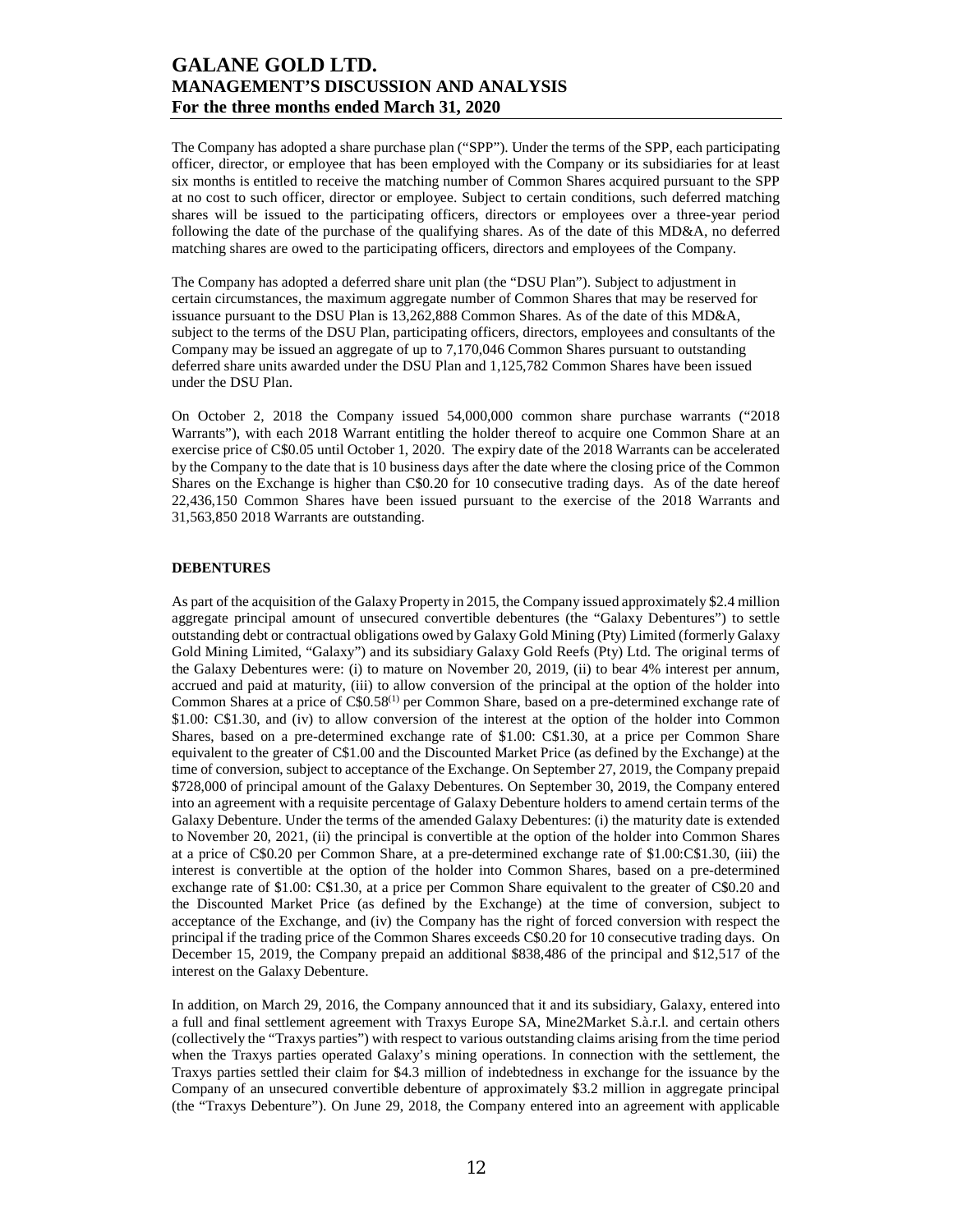Traxys parties to replace the existing Traxys Debenture with an amended and restated debenture (the "A&R Debenture"). Under the terms of the A&R Debenture: (i) the principal is repayable on November 20, 2021 and is convertible at the option of the holder into Common Shares at a price of C\$0.15 per share, based on a pre-determined exchange rate of \$1.00:C\$1.35; (ii) interest is convertible at the option of the holder into Common Shares, based on a pre-determined exchange rate of \$1.00:C\$1.35, at a price equivalent to the greater of C\$0.15 and the Discounted Market Price (as defined in the policies of the Exchange) at the time of conversion; (iii) the Company has a right of forced conversion with respect to the principal where the trading price of the Common Shares exceeds C\$0.15 for 10 consecutive trading days; (iv) commencing January 1, 2018, interest for a calendar year will be due and payable on March 31 of the subsequent year, with the first such payment being due on March 31, 2019. The first payment of interest under the rescheduled agreement was made in April 2019.

(1) The initial conversion price of the Galaxy Debentures was C\$1.00 per share. As a result of the completion of the rights offering of the Company in May 2016, the conversion price was adjusted downward to C\$0.58 per share.

### **GALAXY SHARE DONATION**

On March 19, 2019, the Company donated 17% of the issued and outstanding shares of Galaxy to Phakamani Foundation Trust (operating as Phakamani Foundation NPC). The donation was made in relation to the terms of the *Mineral and Petroleum Resources Development Act, 2004* of South Africa, together with the *Broad-Based Social-Economic Empowerment Charter for Mining and Mineral Industry, 2018* and the requirement for Galaxy, as holder of existing gold mining rights, to be comprised, directly or indirectly, of at least a 20% shareholding by historically disadvantaged persons (the "BEE Requirement").

On March 19, 2019, 10% of the issued and outstanding shares of Galaxy Gold Reefs (Pty) Ltd, was donated to a South African community based trust and a South African local employee share scheme. The donation was also made in relation to the BEE Requirement.

### **TRANSACTIONS WITH RELATED PARTIES**

During the quarters ended March 31, 2020 and 2019, there were no related party transactions other than key management compensation as disclosed in the Financial Statements.

#### **COMMITMENTS**

As at the date of this MD&A, the Company did not have any commitments.

#### **OFF-BALANCE SHEET ARRANGEMENTS**

Other than the low value operating lease arrangements not recognized on the initial adoption of the revised IFRS 16 Leases, the Company currently has no off-balance sheet arrangements.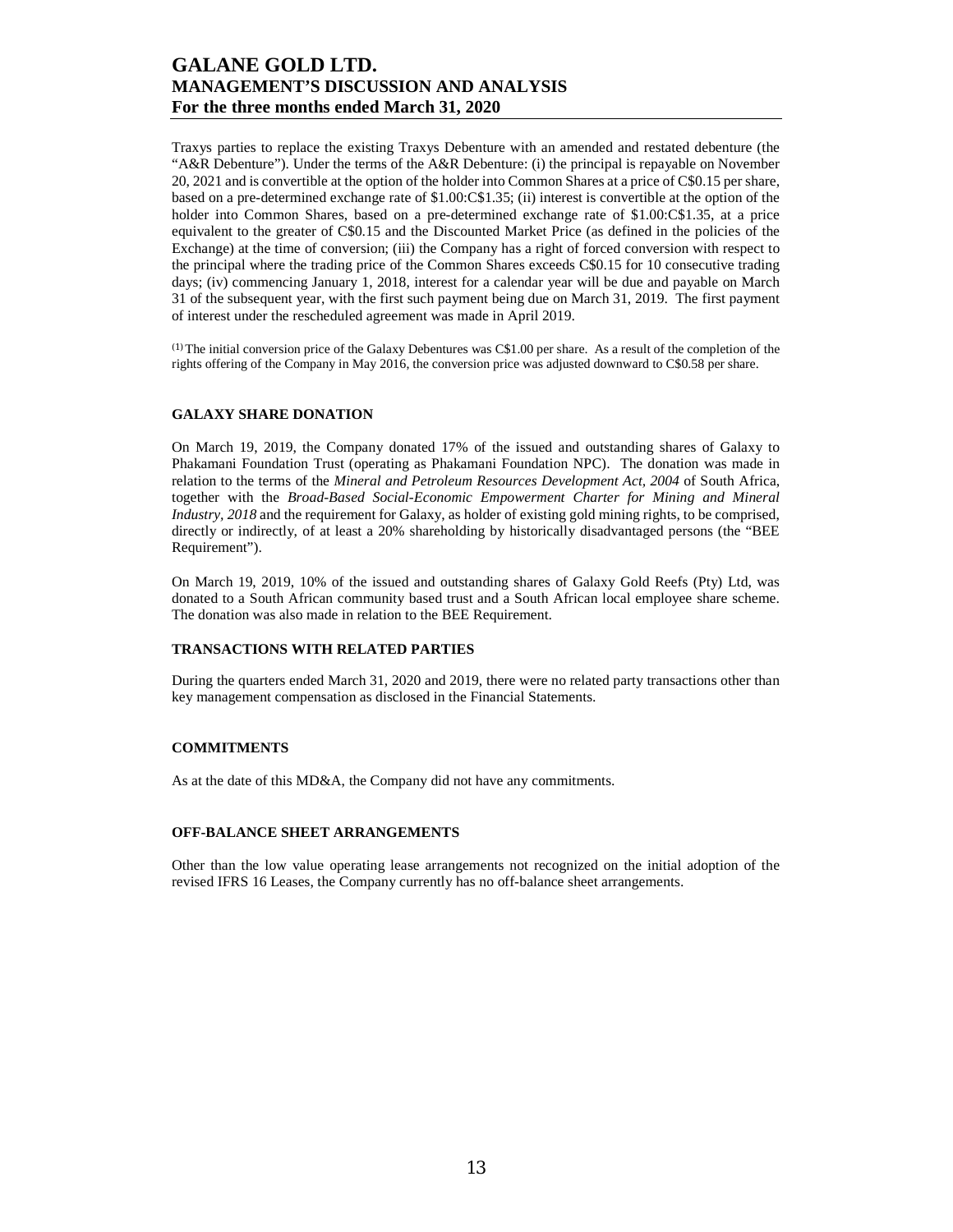### **SUPPLEMENTAL INFORMATION TO MANAGEMENT'S DISCUSSION AND ANALYSIS**

### **CASH COSTS**

The Company's MD&A refers to operating cash cost per ounce, and operating cash cost excluding royalties per ounce, all non-GAAP performance measures, in order to provide investors with information about measures used by management to monitor performance. Management of the Company uses this information to assess how well the producing gold mines are performing compared to plan and prior periods, and also to assess the overall effectiveness and efficiency of gold mining operations. Cash cost figures are calculated in accordance with a standard developed by the Gold Institute, which was a worldwide association of suppliers of gold and gold products and included leading North American gold producers. The Gold Institute ceased operations in 2002, but the standard is still an accepted standard of reporting cash costs of gold production in North America. Adoption of the standard is voluntary, and the cost measures presented herein may not be comparable to other similarly titled measures of other companies. Cash cost includes mine site operating costs such as mining, processing, administration, but are exclusive of impairment, amortization, reclamation, and exploration and development costs. Operating cash cost is the total cash cost less those costs capitalized as attributable to the removal of excess waste in developing new resources. These costs are then divided by the Company's ounces of gold produced to arrive at the cash cost measures on a per ounce basis. These measures, along with sales, are considered to be key indicators of a company's ability to generate operating earnings and cash flow from its mining operations. These measures of cash costs do not have any standardized meaning prescribed by IFRS and differ from measures determined in accordance with IFRS. They are intended to provide additional information and should not be considered in isolation or as a substitute for measures of performance prepared in accordance with IFRS. These measures are not necessarily indicative of net earnings or cash flow from operations as determined under IFRS.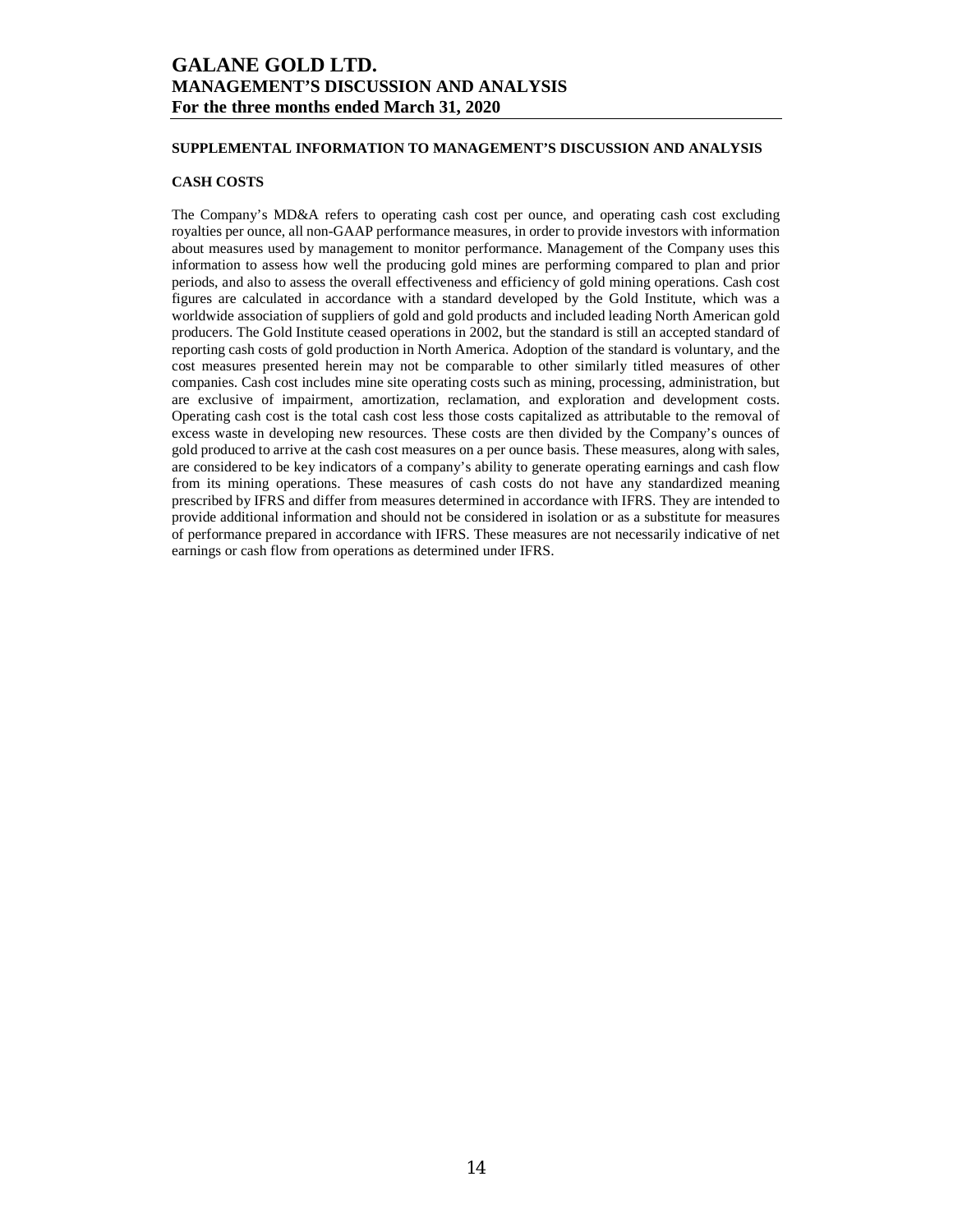The following tables provide a reconciliation of cash cost measures for the mine to the mining costs excluding impairment, depreciation and amortization reflected in the interim financial report.

|                                                                        | Q1 2020         | O <sub>4</sub> 2019 | O3 2019 |            | Q <sub>2</sub> 2019 |
|------------------------------------------------------------------------|-----------------|---------------------|---------|------------|---------------------|
| Mining costs excluding<br>impairment, depreciation<br>and amortization | \$<br>7,215,634 | \$<br>8,243,831     | \$      | 9,617,217  | \$<br>8,934,073     |
| Adjust for:                                                            |                 |                     |         |            |                     |
| Inventory movement                                                     | 339,922         | 550,819             |         | (222, 748) | 41,530              |
| Total operating cash cost                                              | \$<br>7,555,556 | \$<br>8,794,650     | \$      | 9,394,469  | \$<br>8,975,603     |
| Royalties                                                              | (484, 419)      | (457, 142)          |         | (631, 199) | (579, 792)          |
| Total operating cash cost<br>excluding royalties                       | \$<br>7,071,137 | \$<br>8,337,508     | \$      | 8,763,270  | \$<br>8,395,811     |
| Gold production (ounces)                                               | 6,818           | 6,839               |         | 8,435      | 8,694               |
| Total operating cash cost<br>excluding royalties per oz.               | \$<br>1,037     | \$<br>1,214         | \$      | 1,026      | \$<br>966           |

|                                                                        | Q1 2019         | O <sub>4</sub> 2018 | O3 2018 |            | Q2 2018         |
|------------------------------------------------------------------------|-----------------|---------------------|---------|------------|-----------------|
| Mining costs excluding<br>impairment, depreciation<br>and amortization | \$<br>8,030,333 | \$<br>8,321,085     | \$      | 9,963,751  | \$<br>9,460,240 |
| Adjust for:                                                            |                 |                     |         |            |                 |
| Inventory movement                                                     | (82,961)        | (28, 678)           |         | (763, 182) | 354,647         |
| Total operating cash cost                                              | \$<br>7,947,372 | \$<br>8,292,407     | \$      | 9,200,569  | \$<br>9,814,887 |
| Royalties                                                              | (427, 112)      | (562, 172)          |         | (557, 603) | (686, 653)      |
| Total operating cash cost<br>excluding royalties                       | \$<br>7,520,260 | \$<br>7,730,235     | \$      | 8,642,966  | \$<br>9,128,234 |
| Gold production (ounces)                                               | 6,326           | 9,245               |         | 8,545      | 10,088          |
| Total operating cash cost<br>excluding royalties per<br>OZ.            | \$<br>1,189     | \$<br>836           | \$      | 1,011      | \$<br>905       |

### **INTERNAL CONTROLS OVER FINANCIAL REPORTING**

The Company is responsible for designing internal controls over financial reporting or causing them to be designed under the supervision of the CEO and CFO in order to provide reasonable assurance regarding the reliability of financial reporting and the preparation of financial statements for external purposes in accordance with IFRS.

The Company's CEO and CFO are responsible for ensuring that processes are in place to provide them with sufficient knowledge to support the representations they are making in their certificates regarding the absence of misrepresentations and fair disclosure of financial information. Investors should be aware that inherent limitations on the ability of certifying officers of a TSX-V issuer to design and implement on a cost effective basis disclosure controls and procedures as well as internal controls over financial reporting as defined in NI 52-109 may result in additional risks to the quality, reliability, transparency and timeliness of interim and annual filings and other reports provided under securities legislation.